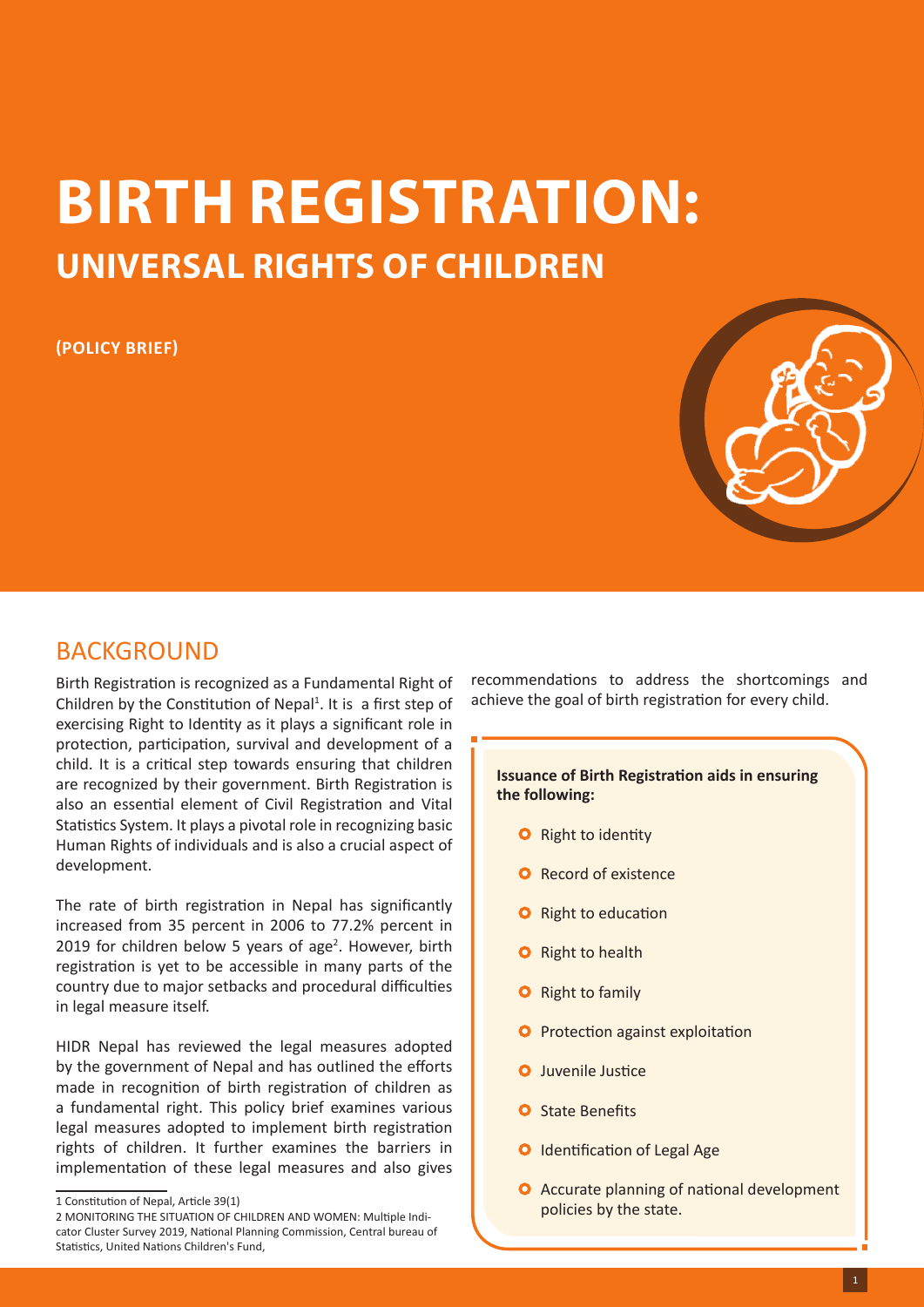# LEGAL MEASURES



## International Legal Measures

The Universal Declaration of Human Rights, 1948 implicitly discusses the importance of civil registration in Article 6, as it states that everyone has a right to be recognized before the law. The International Covenant on Civil and Political Rights (ICCPR) explicitly recognizes registration and naming at birth as a right of a child. $3$  However, The Child Rights Convention is more specific in putting down the provisions on birth registration of children. Article 7 states that the birth of every child must be registered. The convention focuses on the aspect of child registration as an important step towards obtaining citizenship and child protection. The convention also imposes an obligation on the state towards birth registration, considering the needs of children who have been illegally deprived of the same (Article 8). At a regional level, the Asia Pacific Ministerial Declaration of 2014<sup>4</sup> has made a notable effort on this topic. It has committed to achieve the goals of universal civil registration of births, deaths and other vital events; with legal documentation and; complete and timely vital statistics (including on causes of death), based on registration on registration records, to be produced and disseminated. Nepal has duly recognized the importance of the fundamental right of all children to be registered upon birth and has signed and ratified multiple conventions, including the ICCPR and the CRC. In furtherance of its international commitments, Nepal has successfully enacted numerous laws to aid in Birth Registration. However, the laws have still not been designed and implemented well to appropriately facilitate birth registration.

# Legislations

There are several legislations enacted by the Parliament, which reflect its strong commitment to protect and enforce the right of children to birth registration and fulfill its international commitments. The Act Relating to Children, 2075 is the principal legislation enacted by the government in order to safeguard and promote the rights

# THE CONSTITUTION OF NEPAL

The constitution ensures right to identity and birth registration as fundamental rights. Article 39 (1) states that "Every child shall have the right to name and birth registration with his or her identity"

of children, and to act in their best interest. The relevant provisions under the Act are as follows:

Section 4 of the act recognizes, the right of a child to name, nationality and identity it schemes on the following provisions that addresses birth registration rights;

- **O** Right to have name with own identification and birth registration
- **O** The right of every child to birth registration.
- **O** The father and mother of the child have to mandatorily register the birth of their children along with a name. If the parents of the child are not available, then such responsibility lies on another family member or a guardian.
- When a child is born as a consequence of rape or an incestuous relationship, the birth of such child shall be registered with the name of the mother.
- **O** The child can take the surname of either parents or both the parents.
- **O** If the child's parents are unknown and there are not any other relatives as well, the child can simply state that the identity of his/her parents in unknown.
- **O** Parents should not conceal the child's identity by altering his/her surname with the intent of acquiring undue advantage.

The National ID and Civil Registration Act, 2019 (2076) is another legislation aimed at safeguarding the right of registration of children. The key provisions under this Act are:

<sup>3</sup> Article 24, Sub-Article (2) , (3), ICCPR

<sup>4</sup> Ministerial Declaration to "Get everyone in the picture" in Asia and the Pacific

https://getinthepicture.org/sites/default/files/resources/Ministerial.Declaration.English.final\_\_0\_0.pdf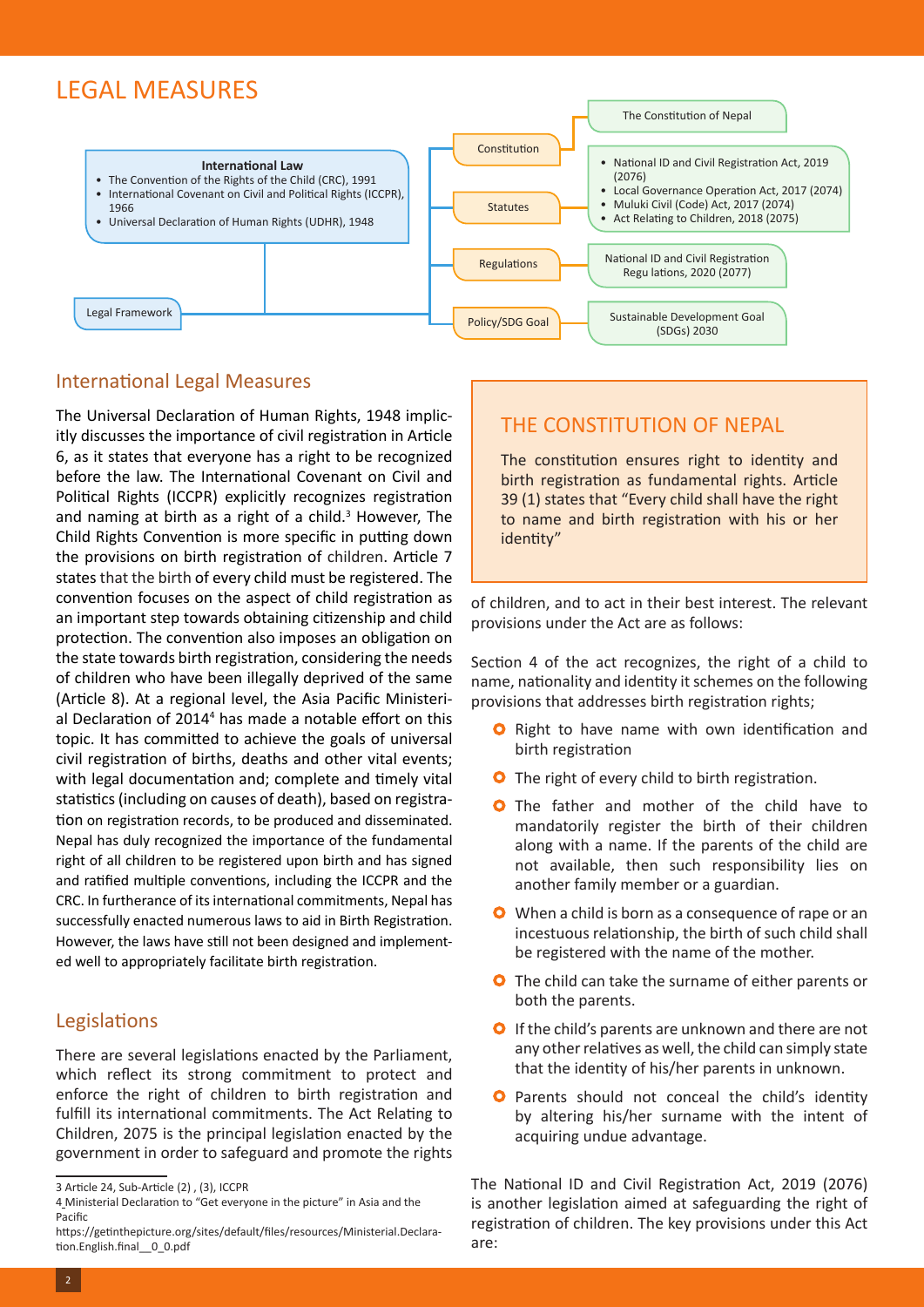Mandatory information of birth shall be given by the father or mother of the child within 35 days of birth to the office of the Local Registrar by filling the prescribed form.

In the absence of the parents of the child, any person of the family who is above the age of 18 can give the information of birth for registration.

- In the case that the child is born outside Nepal, information of such birth should be given within 35 days to the concerned diplomatic mission in that country or within 35 days of arrival in Nepal.
- A person adopting a child shall register this information in the office of the Local Registrar.
- Even in the case of stillbirth or death of a child shortly after birth, such information has to be given to the local registrar.

The Local Governance Operation Act, 2017 (2074) is also relevant as it outlines the function, duties and rights of municipalities (rural and urban). One such responsibility of municipalities is the recording and registration management of birth. Alongside basic data collection and management, the municipality also has to engage in awareness programs on vital registration.

Lastly, the *Muluki* Civil (Code), 2017 (2074) also safeguards the right of children born out of void marriages, rape or incest as per Section 75. It has been provided that the legal rights of such children shall remain unaffected, including that of inheritance.

## **Regulations**

The government of Nepal has recently come up with the National ID and Civil Registration Regulation, 2020 (2077) to supplement the National ID and Civil Registration Act, 2019 (2076).The key relevant provisions under the regulations are:

- While giving information of birth for registration an applicant has to fill a form prescribed under Annex  $-10.$
- Once the form has been filled, the Local Registrar has to issue a birth certificate as per Annex-15 after necessary verifications.
- $\Box$  If a person comes to register a personal event such as birth later than the statutory period prescribed under the Act, the Local Registrar shall register such event upon charging late fee.
- Foreign citizens can also register the birth of their child. They have to make an application to the local registrar of the place they are residing in along with his/her passport or any document disclosing their nationality, document showing proof of such personal event (e.g. birth) and a recommendation of the Concerned Diplomatic Mission shall also be

submitted in the case of a foreign citizen having his/ her country's Diplomatic Mission in Nepal.

## Guidelines/Directives

Certain Directives have been issued by the government of Nepal in relation to birth registration of a child. Some of key directives listed below have come into effect prior to the enactment of the new legislations:

- Directive issued birth registration of a child born abroad if the father of such child cannot be identified (dated 2067/06/14)
- Directive issued on the issue of informants in relation to registration of personal events (dated 2064/10/14)
- Directive about a child whose sex cannot be determined as neither male nor female during the time of birth (dated 2064/03/06)

# BARRIERS OF BIRTH REGISTRATION

The newly framed legislation definitely seems to be progressive as it recognizes the right of every child to be registered immediately after birth. The law, in itself, seems to facilitate birth registration of children. Further, it also moves away from the patriarchal norm by creating provisions that allow registration of a child's birth in the name of the mother. However, despite some progress, there still exist barriers in legal measures and the implementation of the same.

## Legal Barriers

While the newly enacted National ID and Civil Registration Act, 2019 (2076) and Regulation, 2020 (2077) provides much needed procedural guidelines in terms of registration of birth, there are certain shortcomings that act as unwanted barriers to achieve the goal of birth registration:

GAPS IN NATIONAL ID AND CIVIL REGISTRATION ACT, 2020

*Limitation on birth notification:* Section 18 confines the responsibility to notify the birth to the family members. There is no provision in the legislation to make public and private hospitals, birthing centers, health posts etc. responsible for birth notification to local registrar. Birth Registration and birth notification are two different aspects, which are not clearly defined in law.

*Documentation and National ID:* The current legislation fails to deal with a situation where an adult has no identity and no documentation with them to prove that they are also part of the same society as their registration was denied by the previous legislation. Therefore, in the absence of any document even after they are adults, it creates an undesired situation of statelessness.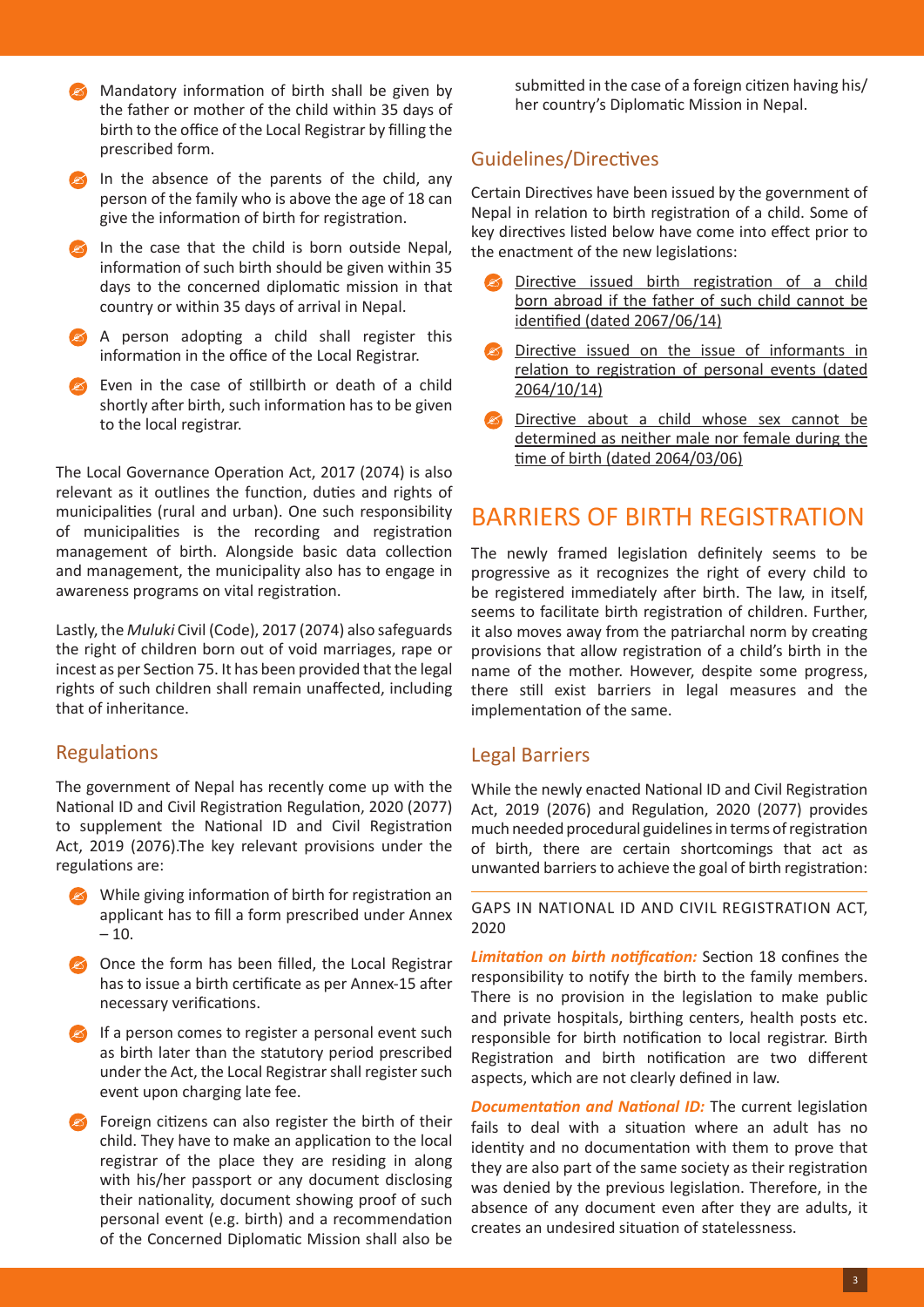*National id of parents:* Section 20 (2) restricts the registration of birth of children born to parents without a national identity. This provision contradicts the Constitutional rights of compulsory registration for all children. It also leaves many children unregistered which may lead to statelessness.

*Provision for Late Fee:* Under section 19(3)5 of the Act and Rule 17(2), there is a provision for late fee in case the information of birth is not registered within the statutory period of 35days of the occurrence of such event. This provision may hinder mandatory and timely birth registration.

*Non-registration:*There is no clear provision on nonregistration of birth/personal event in the legislation. As a result, there may be a high risk of non-registration or delay in birth registration.

*Cut off age:* Cut off age of the child is not mentioned in the act for registration of birth. This gives more discretion to the local registrars by allowing them to demand more verification documents, which is contrary to the objective of increasing birth registration

*Family folder:* There is no provision regarding a family folder system which can be used in future for various other state functions such as, to provide foster care, free education, issuance of national identity and even for the cases of juvenile justice.

*Promotional activities:* There is no promotional provision for birth registration which would make birth registration accessible to illiterate populations scattered throughout the country.

*Linking between service and VERS:* There is no provision in the legislation regarding proactive linkage between service provision and the VERS6 which can help the state to formulate policies for children in a proper manner.

*Place of birth registration:* There is no clarity on the Act that whether birth can be registered either at the permanent address or place of usual residence or at the place of event.

#### GAPS IN NATIONAL ID AND CIVIL REGISTRATION REGULATION, 2021

*Discriminatory application form:* While making an application for registration of birth, the concerned parent or guardian is required to fill a form prescribed in Annex-10 of the Regulations. When a birth registration is being done in the name of the mother due to the father being unidentified, a verification of the same is to be taken from the police. If the law itself allows registration independently by the mother, there is no need to make the process more cumbersome by also requiring verification from police that the father is unknown. Annex 10 also seeks marriage and citizenship certificate information of both the parents. The consequence of having this provision is that parents who do not have citizenship certificates cannot register the birth of the child. Further, if the mother does not have support of her husband or family members, she will not be in a position to register the birth of the child. For this reason, Annex 10 contradicts Article 39(1) of the Constitution of Nepal and Section 4 of the Act Relating to Children, 2018 (2075).

*Distinction between registered marriage and marriage registration:* The Local Registrar often requires certification of registered marriage in the case of marriage with a foreigner. However, in the local context where there are frequent cross-border marriages, the practice is to marry according to customs and ceremonies instead of a courtregistered marriage. Therefore, many applicants might not have a registered marriage certificate. While the law permits registration in the name of a single parent, there is no need to have a requirement to furnish a registered marriage certificate.

## OTHER BARRIERS

While the legal measures for registration of birth of a child is definitely progressive, there are certain social and other barriers that have and will prevent effective implementation of this regulatory framework:

- Socio-cultural barriers,
- Geographic isolation,
- Economic-barriers,
- Institutional-deficiencies,
- Lack of adequate information about the benefits of legal identity all serve to discourage or prevent people, especially the most vulnerable groups.

# RECOMMENDATIONS

#### Short Term Recommendations:

#### **Amend the National ID and Civil Registration Regulation, 2020 (2077)**

*Changes to the application form:* Requirement of furnishing verification from police when the identity of the father is unknown should also be amended in Annex-10 in line with legislation. Instead the application form can simply have a space to leave this section open based on the individuals' choice. Similarly, the mandatory requirement under Annex-10 of furnishing marriage and citizenship information of both parents should also be removed.

*Provision of Marriage Registration:* There should be a provision that accepts both marriage registration and registered marriage. Further, requirement of registered marriage certificate or marriage registered certificate

<sup>5</sup> If a person appears to get the information of personal event registered after expiry of the period referred to in Sub-Section (1) or (2) of Section 18, such a personal event shall be registered upon charging late fee as prescribed 6 Vital Event Registration System